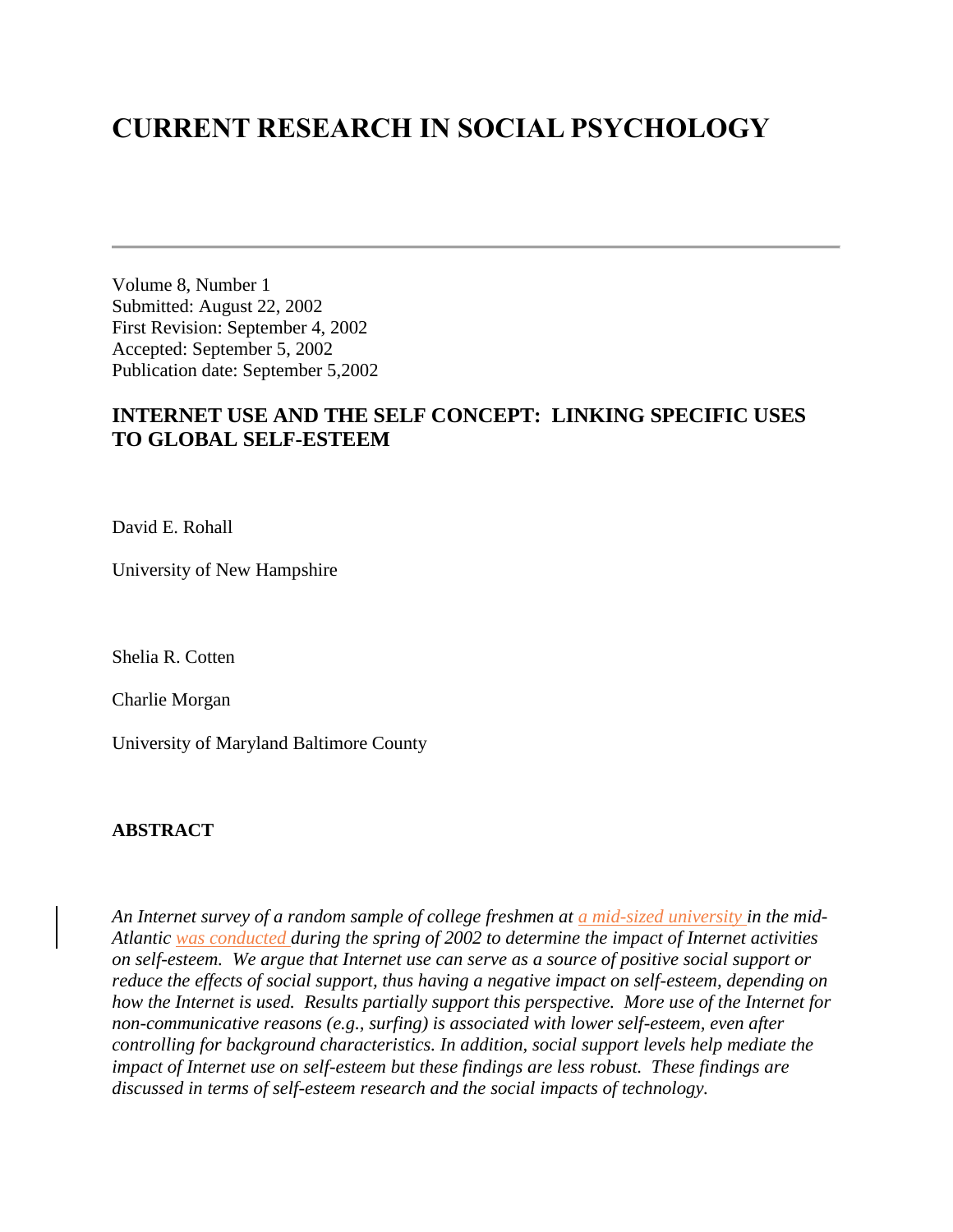#### [1] --------------- [2]

#### **INTRODUCTION**

Internet usage among college students is increasing in the United States (Perry, Perry, Hosack-Curlin 1998), particularly among college freshmen (ACENEWS 1999). Five years ago it was estimated that 92% of U.S. college students had computer access (Marklein 1995). It is becoming more common for colleges to require freshmen to own or lease a computer, and of the colleges studied by Olson (2000), most college students had Ethernet connections in their dorm rooms. A recent study reports that the majority of college freshmen used a personal computer frequently during the year prior to entering college (The American Freshman 2001).

Although researchers are beginning to assess the levels of Internet usage and computer-mediated communication among college students (Morahan-Martin and Schumacher 2000; Perry, Perry, Hosack-Curlin 1998), almost no research has investigated how these factors may affect the self concept among college students. Further, very few studies have tried to assess the impacts of Internet use for the self-concept more generally. The goal of this paper is to examine the impacts of different types of Internet use on self-esteem using data from a random sample of college freshmen from a mid-sized state school in the mid-Atlantic region of the United States. Literature linking Internet use and well-being will be introduced, followed by research on selfesteem more specifically. Finally, a model linking Internet use to self-esteem via positive social interaction will be introduced.

#### **INTERNET USAGE AMONG YOUTH**

Todayís youth are increasingly becoming early adopters of Internet technology, and as such they are utilizing this resource to communicate with others, do research, and pursue entertainment. Recent research indicates that the majority of students between the ages of 12 and 17 use the Internet, with most of these students accessing the Internet primarily through home access (Lenhart, Rainie, and Lewis 2001). More than 90% of the youth in this study reported using the Internet for email and also for completing school projects; three-fourths also reported using instant messaging. Over three-fourths of these online teens say they would miss the Internet if they could no longer go online. Given that such a high percentage of youth use the Internet and would miss it if it was not available, it is not surprising that frequency of usage is high as well. Over 40% of youth aged 12-17 report going online *each day*, while another third of teens report going online a couple of times each week (Lenhart, Simon, and Graziano 2001).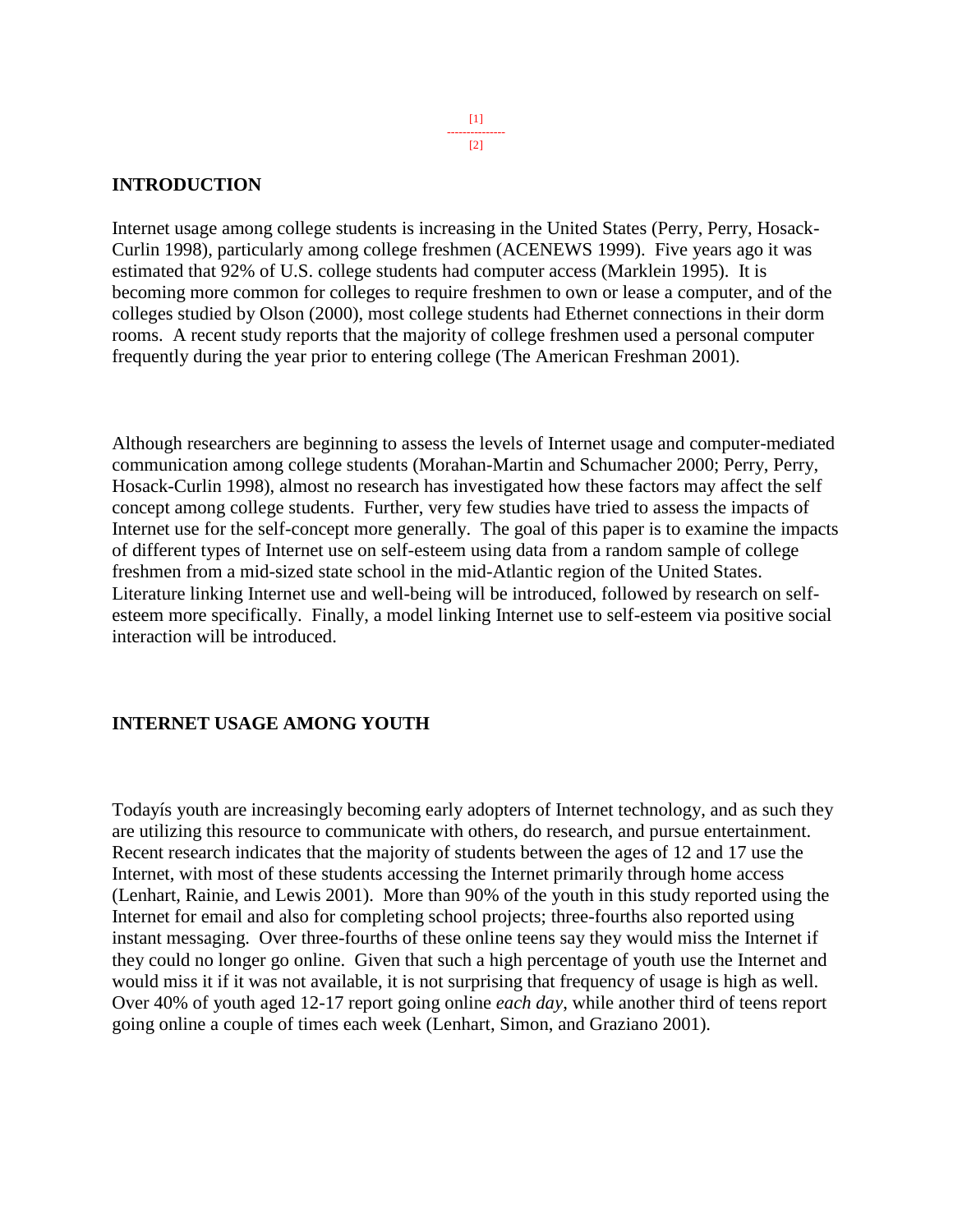For teenage youth, Internet usage has become an integral feature of their lives. It plays an important role in maintaining relationships with friends, family members, and school contacts and approximately half of online teens report that Internet communication has improved their relationships with friends (Lenhart, Rainie, and Lewis 2001). Gross, Juvonen, and Gable (2001) report that teens that already have strong social networks utilize email and instant messaging as a way to reinforce these existing connections, while those with smaller or less developed networks utilize the Internet to develop new social network ties.

> [2] --------------- [3]

The prior studies on youth suggest that acculturation into Internet usage begins early in the school and family socialization processes. By the time youth enter college today, they should be skilled in using the Internet. These skills are becoming the norm as it is becoming more commonplace for colleges and universities to require students to own or lease a computer when they enter school as freshmen. Similarly, Ethernet connections are commonplace at schools, even in residence hall dorm rooms(Olson 2000).

Internet usage estimates are very high among college freshmen, with close to 80% of college freshmen reporting using a personal computer frequently during the year prior to entering college (The American Freshman 2001). Other recent research indicates that almost 60% of freshmen communicated daily with friends or acquaintances outside their institution, 36% with students at their institution, and almost 27% with family members via email (Sax et al. 2000). These findings also show that only about 25% of college students communicated with faculty members once a week or more, and that only 35% reported communicating at all with their advisor via email. The results of these studies suggest that college freshmen utilize the Internet at high levels, and for a variety of reasons.

# **INTERNET USAGE, WELL-BEING, AND SELF-ESTEEM**

Given the high levels of Internet usage among youth, it seems critical to begin examining the effects of this usage on their well-being. Unfortunately, research examining the effects of Internet use on individuals in general, and youth more specifically, is in its infancy. Further, most of the research linking the Internet to self-evaluations has focused on its effects on personal well-being. Initial studies of Internet users found that Internet usage was inversely related to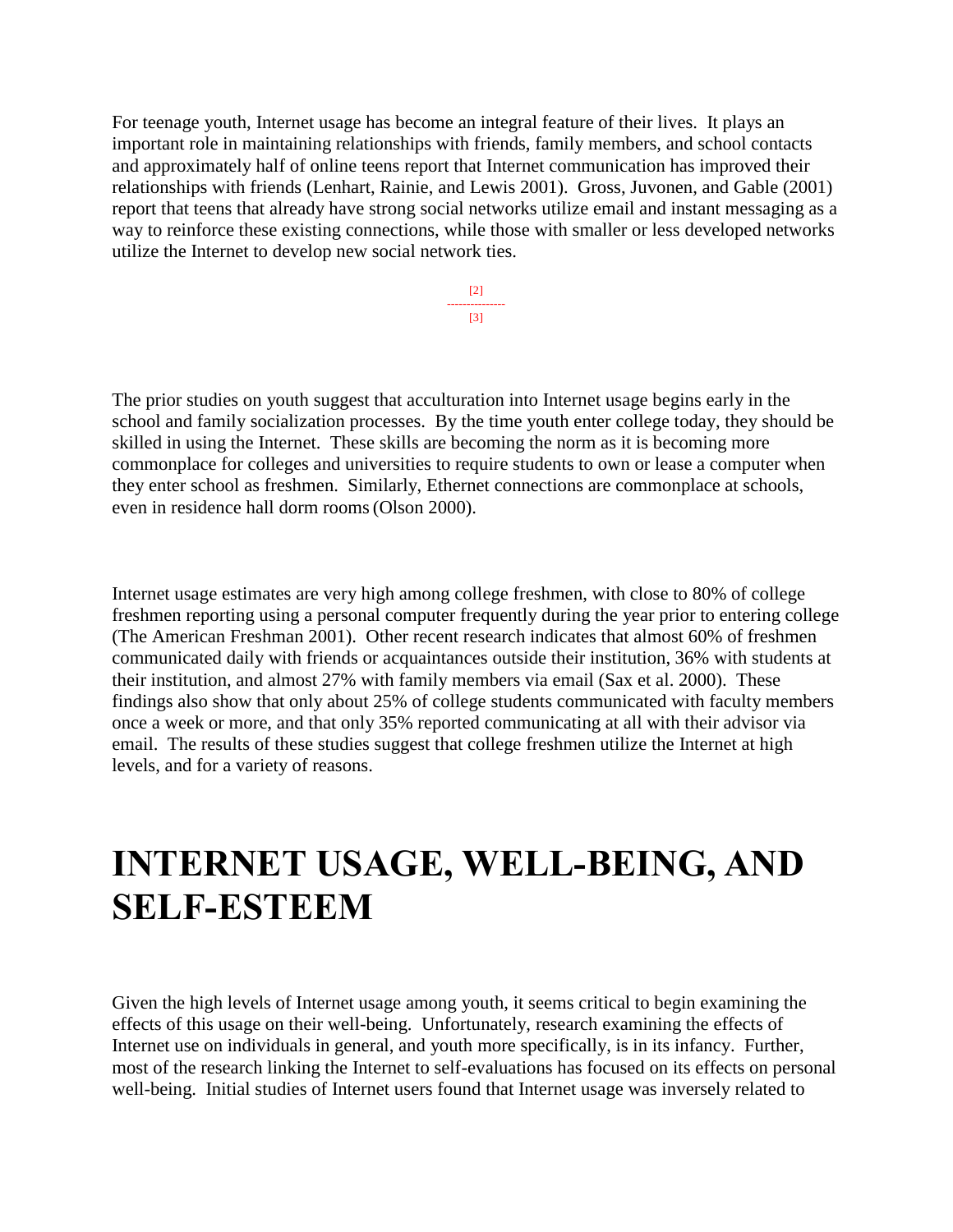social contacts, with some researchers stating that increased use of the Internet, at least among novice users, was associated with increased social isolation and even depression (Kraut, Kiesler, Boneva, Cummings, Helgeson, and Crawford 2002; Kraut, Patterson, Lundmark, Kiesler, Mukophadhyay, and Scherlis 1998).

However, most of the current research on the effects of Internet usage on personal outcomes indicates positive effects. For example, recent studies show that computer-mediated communication tends to supplement rather than detract from traditional modes of communication (i.e., face-to-face and phone contact) (Wellman, Haase, Witte, Hampton 2001; Katz, Rice, and Aspen 2001). In addition, Internet usage has been associated with increases in voluntary activities (Wellman et al. 2001) and Internet access has been associated with increased contact with friends and relatives among people moving to a new neighborhood (Hampton and Wellman 2001).

> [3] --------------- [4]

The few studies of Internet use among high school and college students are not quite as positive as the literature cited earlier. It appears that extremely high levels of Internet usage may be associated with a variety of negative outcomes. For example, a study of high school seniors found that high Internet use was related to weaker social ties (Sanders, Field, Diego, and Kaplan 2000). Similarly a recent study of college students found that heavier Internet usage was highly associated with impaired academic outcomes (Kubey, Lavin, and Barrows 2001). Other research on college students, however, concluded that quantity of Internet use was not related to psychosocial adjustment (Ward 2001). Morgan and Cotten (2002) found that Internet usage for communication purposes was associated with decreased depressive symptoms, while noncommunication usage was related to increased depressive symptoms among college freshmen. The results in this area are far from consistent in terms of how Internet usage relates to academic and well-being outcomes.

Theoretically, using the Internet for communication purposes allows for the development and maintenance of affective social ties. We argue that the Internet can act like any other medium; it can act as a conduit for social interaction, such as the telephone, or it can limit social interaction, such as watching television. Thus, using the Internet for communicative reasons may actually help to create and maintain social networks and exchange social support while using it for other reasons may restrict access to or use of support. This is important given the role of social support in peopleís lives. Social support helps ameliorate the negative effects of stressful life events, and thus leads to lower levels of negative psychological outcomes, particularly depressive symptoms (Pearlin 1989; Turner and Roszell 1994; Cotten 1999). Thus, Internet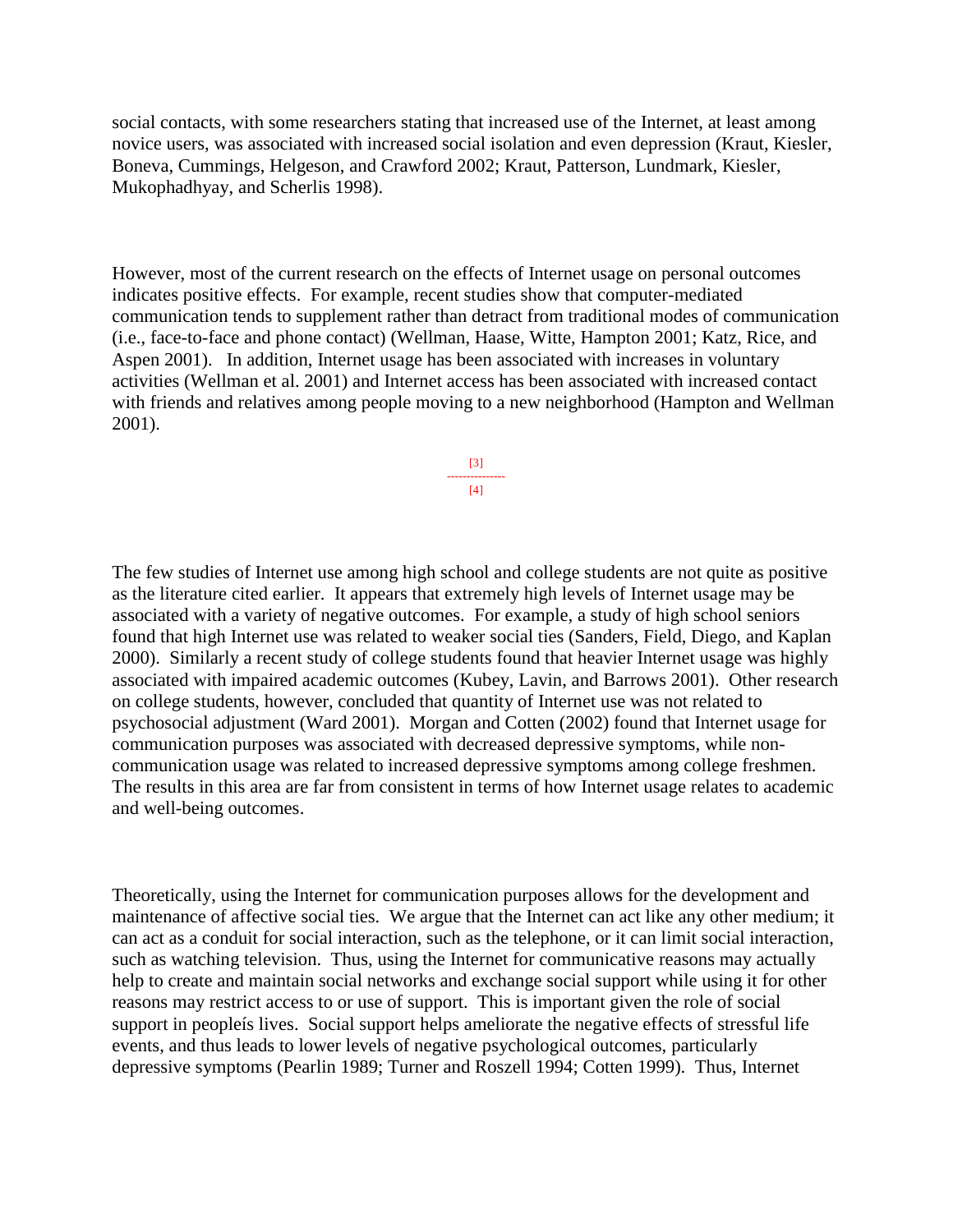usage for communication purposes, which is related to the exchange of social support, should be associated with better levels of psychological well-being.

Cotten (2001) and Preece (2000) suggest that online communication allows for the development of computer-mediated support (support that is exchanged via email, chat rooms, instant messaging) that may buffer the negative effects of stressful life circumstances, as do types of non computer-mediated social support. Prior studies show that people experiencing stressful life events receive vital support from computer-mediated communication, and particularly from online communities (Ickes 1997; Preece 2000). The benefits that computer-mediated communication and online communities provide are especially valuable for people who lack mobility, or are socially or geographically isolated (Cummings, Sproull, and Kiesler 2001; Sproull and Keisler 1986; Cotten 2001).

> [4] --------------- [5]

The relationship between Internet use and well-being is salient to understanding its impacts on the self-concept because elements of the self-concept like mastery and self-esteem are highly related to well-being (see Pearlin 1989). Yet, little research has been done to examine this relationship. Early research in this area generally predicted that Internet use would lead to less social interaction and thus decrease the primary means of boosting self worth (McKenna and Bargh 2000). Further, the Internet would be a form of escape for those who could not otherwise cope with their reality. Some research supported these ideas. Armstrong (2000) found that people with poorer self-esteem showed greater Internet-related problems (i.e., addiction). Funk and Buchman (1996) found electronic game playing was associated with lower self-esteem among females. However, Shaw and Grant (2002) found an increase in both social support and self-esteem when they followed a group of chat-room participants over a period of time.

These findings suggest that the effect of Internet use on self-esteem may depend on its use: using the Internet to relate to others may boost self-esteem by providing access to positive interaction while using it to escape from social reality may create self-esteem problems by limiting such interaction or simply reflecting underlying problems. The communicative function is particularly important to understanding the Internetís effects on the self-concept, since social interaction provides a means of constructing the self-concept (Rosenberg1986). Patterns of positive interaction help to boost our self images while negative interactions reduce them.

Most research suggests that youth are using the Internet to communicate with friends (in particular), but also with family members. In a pilot study of Internet users by Cotten and her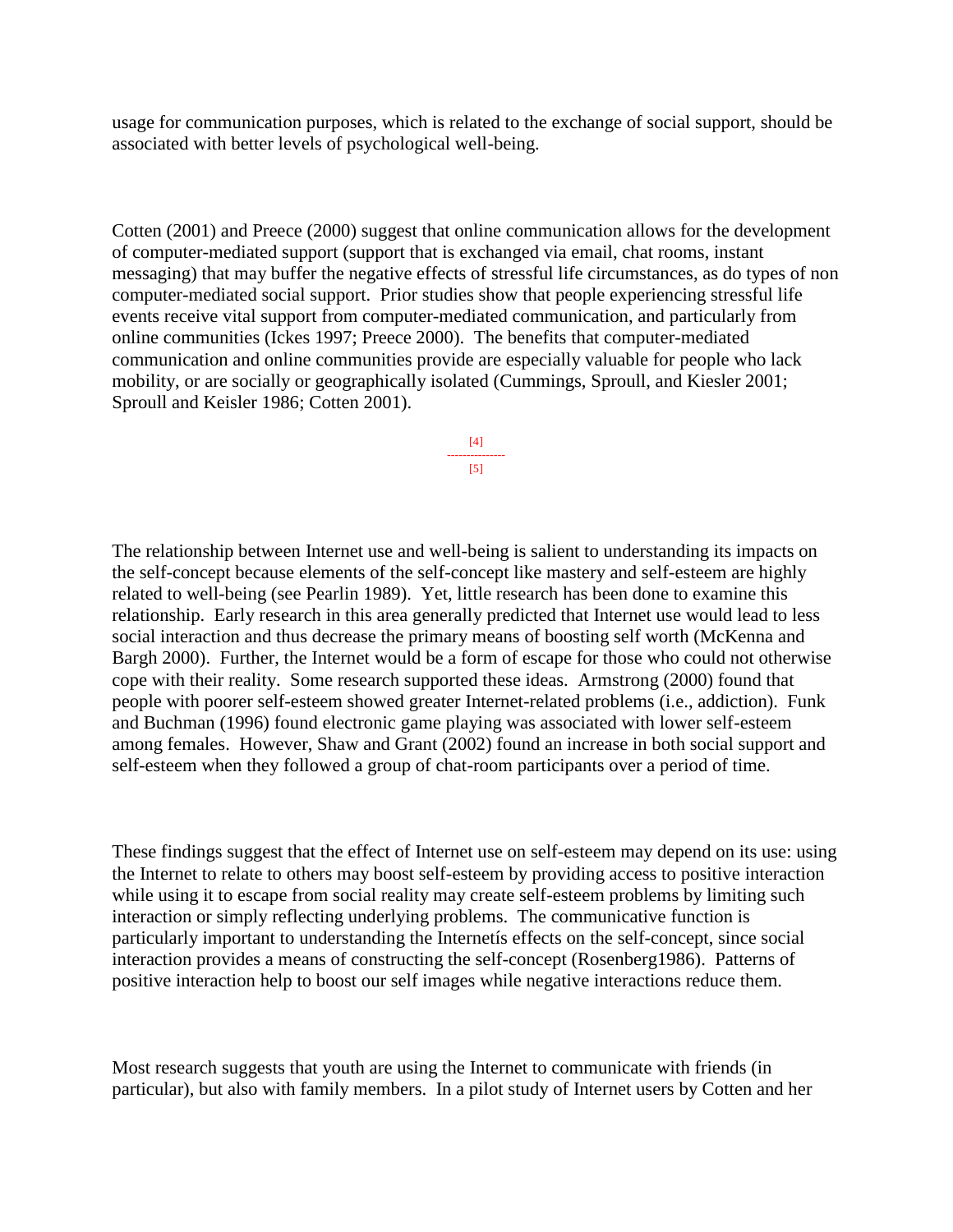colleagues (2002), they found that college students reported using the Internet to communicate primarily with geographically distant network ties, of which the majority was family and friends. Although it is known that college students communicate with a variety of individuals online, research suggests that most interaction is with existing network ties. Thus, theoretically, it makes sense that Internet usage for communication purposes would be associated with perceptions of social support among family and friends.

Several studies have established a link between positive social relationships, in the form of social support, and self-esteem (see Newcomb and Keefe 1997). Makri-Botsari (2001) reports that among high-school students who report high levels of acceptance by teachers and parents, the students who feel that their acceptance is unconditional report higher levels of self-esteem than those who feel that their acceptance is conditional. In a sample of visually-impaired adolescents, social support from friends is shown to help boost self-esteem, particularly among those with more severe impairments (Huurre 1999). Similar findings are also found in college student samples. In studying the effects of unemployment on self-esteem among Croatian university students, Lackovic-Grgin and colleagues (1996) find social support of friends and family associated with higher self-esteem among unemployed university students.

> [5] --------------- [6]

While computer use may reflect a desire to avoid people, it may also provide a venue for some for boosting self-esteem, via positive social interaction. If the Internet gives us more freedom to choose interactions, it makes sense that we would look for the most positive feedback. Further, we can quickly eliminate less desirable interactions while increasing time and exposure to positive interactions. Thus, Internet use for communicative purposes should boost self-esteem by providing positive feedback, but at least some of these effects should come from the social support that the Internet provides. Internet use for other reasons should have a negative effect on self-esteem, either reflecting our self-concept as it is or limiting access to positive social stimulation of it.

**METHODS**

**Data and Sample**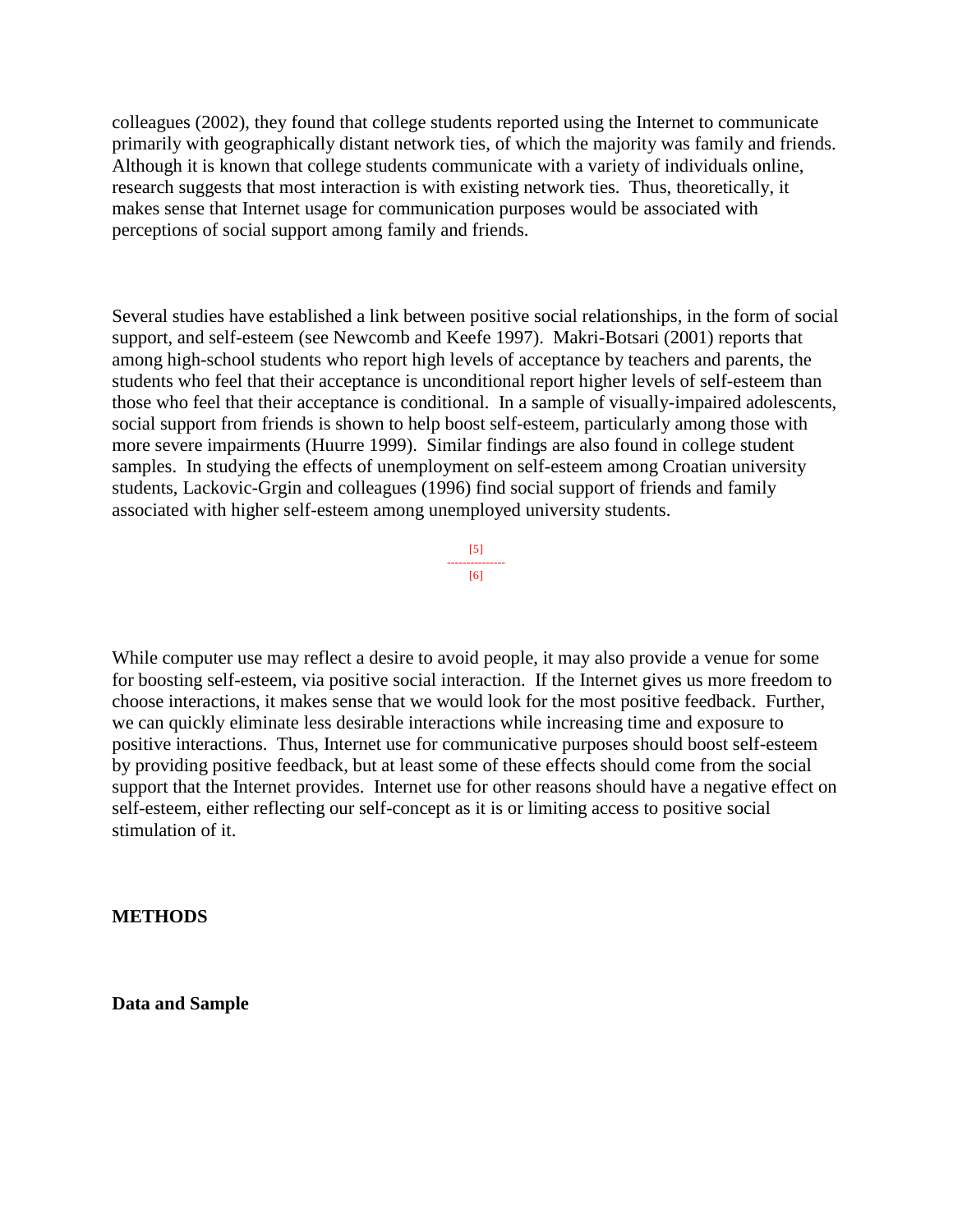An Internet survey of a random sample of second semester on-campus freshmen college students (n=500) at a mid-Atlantic, mid-sized public university was conducted during the spring of 2002. The survey gathered information on demographics, Internet usage levels and types, sources of social support, and measures of well-being. A pre-notice letter delivered by campus mail notified students that they had been selected to participate in the study and that they should expect an email in the next few days at their university email address with directions on how to complete the survey. Students were then sent email messages asking them to complete the survey, and providing a link to the Internet based survey. Follow-up mailings were performed with both e-mail and hard copy. Total responses equaled 287.

The overall response rate was 56% for the study. While this percent is lower than we would have preferred, it is representative of other representative student samples. For instance, a recent study by Hertel (2002) employed a mail survey using a random sample of freshmen and only found a 55% response rate, even after two follow-ups. We attempted to see if mode of administration introduced any bias by using a split-sample follow-up with half the sample receiving the e-mail survey and the other half receiving a mail version. Regardless of the mode of administration, almost all respondents reported high levels of Internet usage in general. Therefore, we suggest that the selection bias related to Internet usage is minimal in this study.



#### **Measures**

**Self-Esteem:** Self-esteem levels were measured using Rosenbergís (1965) self-esteem scale. Respondents were asked the degree to which they agree with the following statements: "I feel that I'm a person of worth, at least on an equal plane as others," "I feel that I have a number of good qualities," "All in all, I am inclined to think that I am a failure," "I am able to do things as well as most other people," "I feel that I do not do things as well as most other people," "I feel that I do not have much to be proud of," "I take a positive attitude toward myself," "On the whole, I am satisfied with myself," "I wish I could have more respect for myself," "I certainly feel useless," and "At times I think I am no good at all." Responses ranged from 0 "Strongly Agree" to 3 "Strongly Disagree." Items were recoded such that positive scores reflect higher self-esteem. The combined item index produced a Cronbachís alpha reliability coefficient of .91.

**Internet Usage:** Internet usage is divided into usage for communication and non-communication purposes. Internet communication usage is measured by asking respondents the number of hours per week using (1) email and (2) chat rooms and instant messaging. Internet non-communication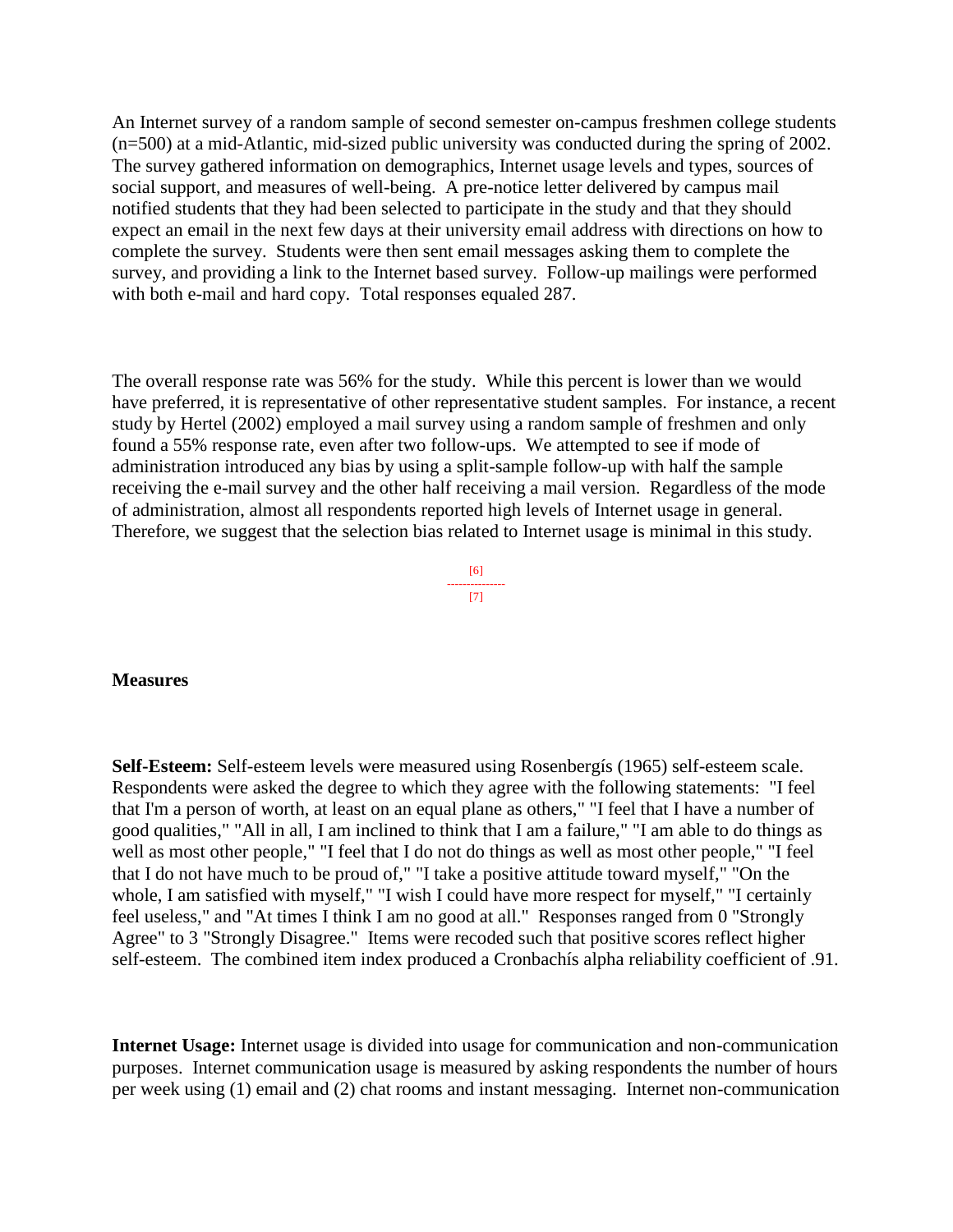usage assesses the number of hours per week using the Internet for shopping, playing games, and doing research. Respondents entered the actual number of hours spent on each activity.

These measures were modified from those in the General Social Survey (General Social Survey 2000) to be appropriate for college students and they have been used in similar ways in other studies (see the Pew Internet & American Life studies by Lenhart and colleagues (2001)). Although measurement error may exist in that college studentsí recollections of their Internet usage amounts may vary depending upon stress and school obligations, this measurement technique is commonly used in prior studies. Future studies that can actually assess where students go on the Internet and what actually transpires when online will be able to better discern the levels of measurement error that may exist when using self-report measures.

**Social Support:** Social support was measured using a four-item scale (House 1989; House, Landis, and Umberson 1988): "On average, how much do your friends and relatives make you feel loved and cared for?" "On average, how much do you feel your friends and relatives make too many demands on you?" "How much are these friends and relatives willing to listen when you need to talk about your worries or problems?" and "How much are these friends and relatives critical of you or what you do?" The original scale had friends and relatives as separate questions. Due to time and survey space constraints, the two groups were combined in the current survey. Responses ranged from 1 "A Great Deal" to 5 "Not at all." Responses were coded so that higher scores reflect higher levels of social support.

> [7] --------------- [8]

An alpha reliability coefficient of .51 was achieved using all four items. Reliability analyses showed that the dropping the fourth item in the series increased the reliability to .54 and produced a much stronger relationship with self-esteem and other salient model variables. Therefore, the final scale only includes the first three items.

**Control Variables:** Gender (1=Female), age (continuous measure), and whether the respondent has declared a major (1=Yes) were available controls in this study.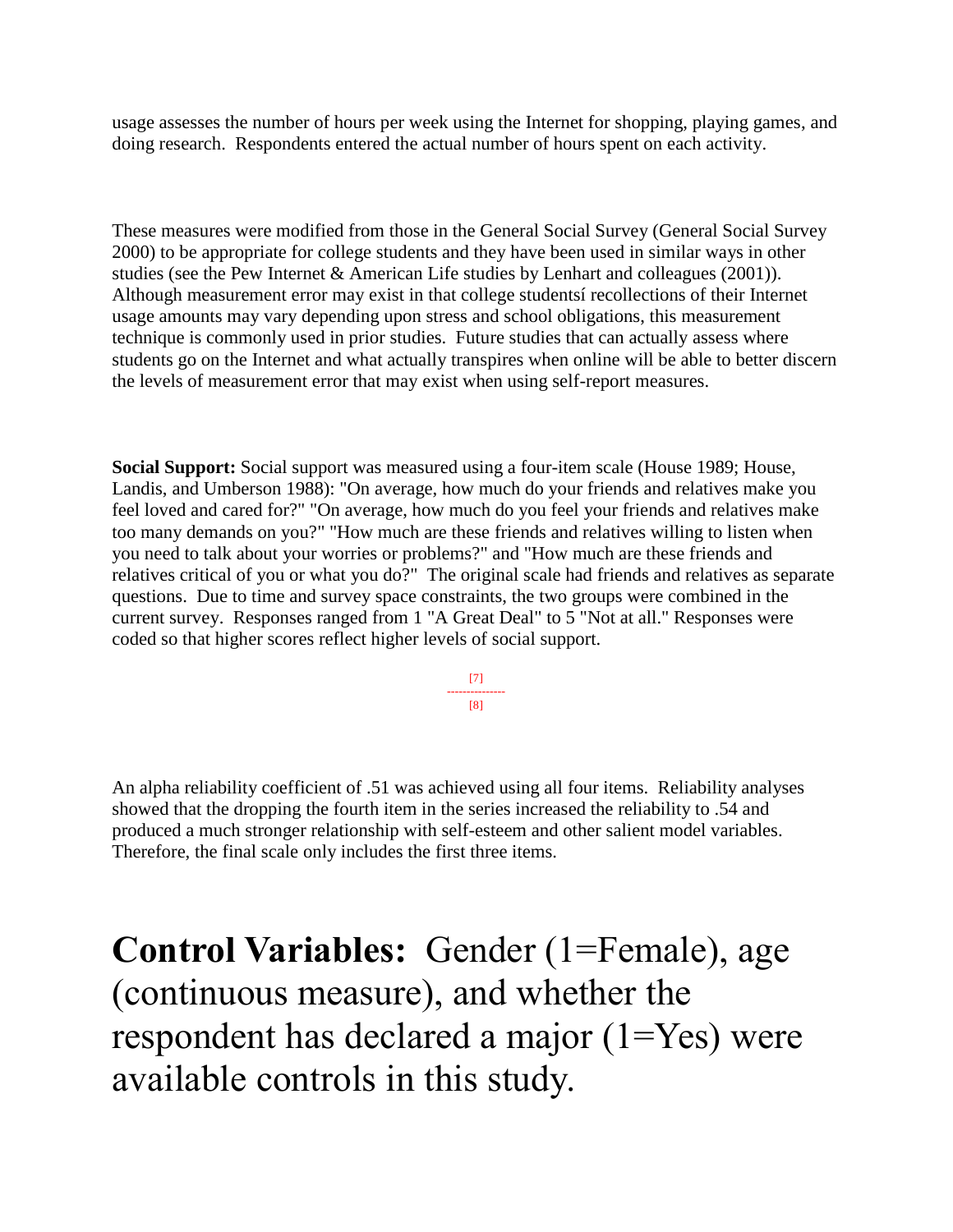#### **Analytical Procedures**

Descriptive statistics were generated to describe the characteristics of the total sample. Bivariate analysis was conducted to assess the relationships between each independent variable and the outcome measure using correlation analysis. Finally, two sets of regression analyses were conducted, one to test for the effects of Internet use on self-esteem, controlling for background characteristics, and another to test for the mediating effects of social support. Mediating effects were determined both by examining variables' ability to reduce the effects of the primary independent variable and follow-up analysis that regressed resources on the stressors. Strong effects suggest these variables act as mediators (see Baron and Kenny 1986).

#### **RESULTS**

Approximately 54% of the sample is female and over 70% of the sample has declared a major (see Table 1). The mean age is 18 years. Respondents report averaging 3.9 hours of email usage per week, but 15.6 hours of chat room and instant messaging usage. Approximately 11.1 hours per week are spent in use of the Internet for non-communication purposes. The mean selfesteem score for the sample is 22.6 (out of a possible 30 points). From this, it appears that the majority of the students report high levels of self-esteem. Students also report a relatively high level of social support (11.9 out of a possible 20 points).

> [8] --------------- [9]

**Table 1: Sample Characteristics** 

| <b>Model</b>           | N   | <b>Mean</b> | Std.<br><b>Deviation</b> | <b>Minimum</b> | <b>Maximum</b> |
|------------------------|-----|-------------|--------------------------|----------------|----------------|
| <b>Variables</b>       |     |             |                          |                |                |
| <b>Self-Esteem</b>     | 270 | 22.59       | 5.67                     | 2.00           | 30.00          |
| <b>Email Hours</b>     | 262 | 3.91        | 8.86                     | .50            | 110.00         |
| <b>Chat Room Hours</b> | 254 | 15.57       | 19.51                    | .00            | 119.00         |
| <b>Surf Hours</b>      | 254 | 11.07       | 15.65                    | .00            | 125.00         |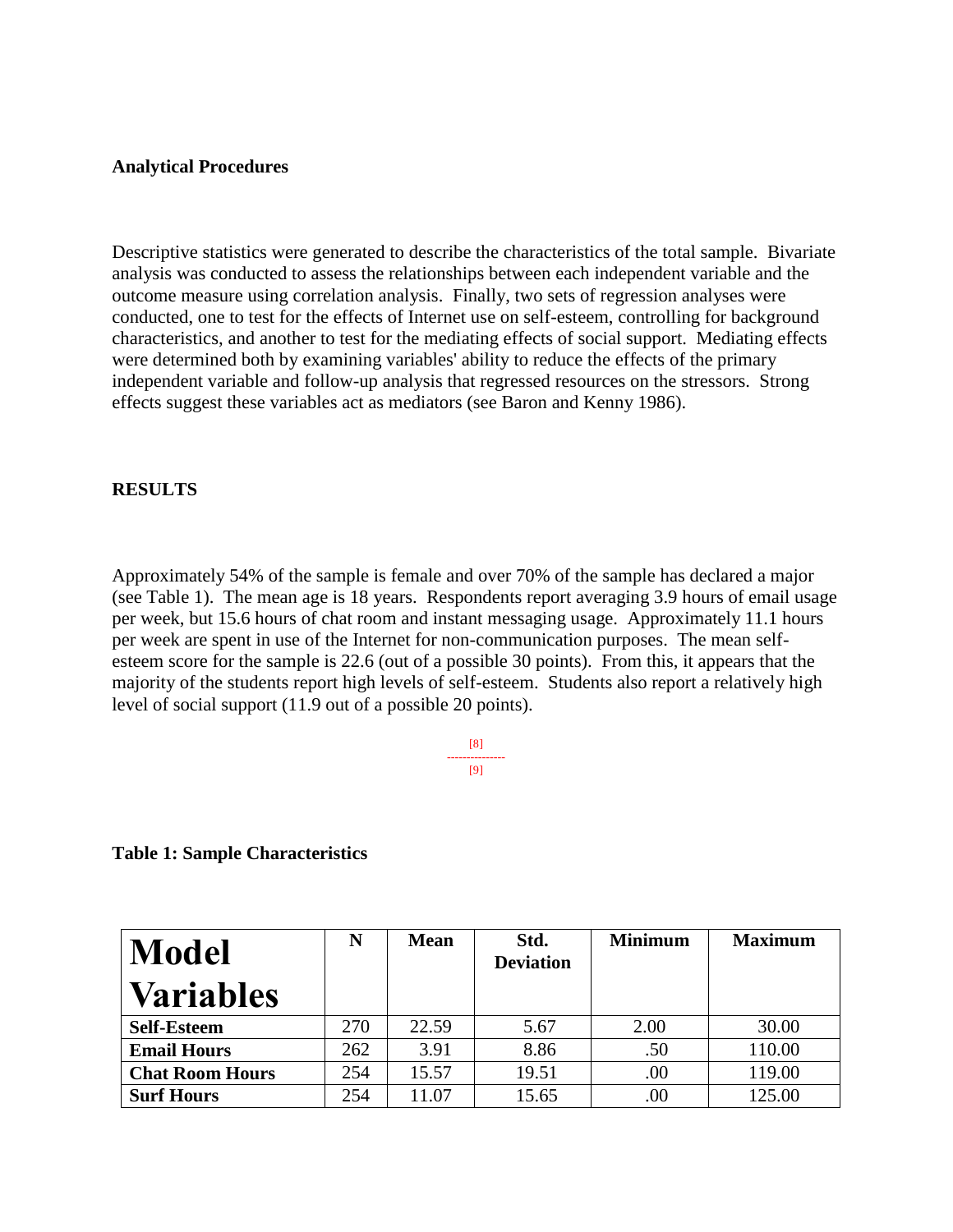| <b>Social Support</b>     | 267 | 1.91 | 2.05 | 5.00    | 5.00  |
|---------------------------|-----|------|------|---------|-------|
| <b>Female</b>             | 270 | .54  | .50  | .00     | 1.00  |
| Age                       | 270 | 8.05 | .50  | 16.00   | 22.00 |
| <b>Declared Major</b>     | 270 | 71   | .46  | $.00\,$ | 00.1  |
| <b>Valid N</b> (listwise) | 241 |      |      |         |       |

Table 2 presents the correlation analysis for the study variables. While hours per week using the Internet for non-communication purposes is associated with *lower* self-esteem (r=-.18, p<.01), supporting one of our hypotheses, using the Internet for e-mail and chat rooms/ instant messaging are not significantly associated with self-esteem. Social support is associated with higher levels of self-esteem (r=.42, p<.001) and students who have declared a major report higher levels of self-esteem (r=.20, p<.001) than those who have not. It is also interesting to note that women report using the Internet less for surfing than males, while they do not vary significantly on using the Internet for e-mail or other forms of communication.

> [9] --------------- [10]

#### **Table 2: Correlation of Self-Esteem and Other Model Variables**

|                | Self-<br><b>Esteem</b> | <b>Email</b><br><b>Hours</b> | Chat<br><b>Room</b><br><b>Hours</b> | <b>Surf</b><br><b>Hours</b> | <b>Social</b><br><b>Support</b> | <b>Female</b> | Age | <b>Declared</b><br><b>Major</b> |
|----------------|------------------------|------------------------------|-------------------------------------|-----------------------------|---------------------------------|---------------|-----|---------------------------------|
| Self-          |                        |                              |                                     |                             |                                 |               |     |                                 |
| <b>Esteem</b>  |                        |                              |                                     |                             |                                 |               |     |                                 |
| <b>Email</b>   | .06                    |                              |                                     |                             |                                 |               |     |                                 |
| <b>Hours</b>   |                        |                              |                                     |                             |                                 |               |     |                                 |
|                | (270)                  |                              |                                     |                             |                                 |               |     |                                 |
| Chat           | .02                    | $.23***$                     |                                     |                             |                                 |               |     |                                 |
| <b>Room</b>    |                        |                              |                                     |                             |                                 |               |     |                                 |
| <b>Hours</b>   | (254)                  | (250)                        |                                     |                             |                                 |               |     |                                 |
| <b>Surf</b>    | $-.18**$               | .11                          | $.55***$                            |                             |                                 |               |     |                                 |
| <b>Hours</b>   |                        |                              |                                     |                             |                                 |               |     |                                 |
|                | (254)                  | (250)                        | (246)                               |                             |                                 |               |     |                                 |
| <b>Social</b>  | $.42***$               | $-.16**$                     | $.13*$                              | $-.01$                      |                                 |               |     |                                 |
| <b>Support</b> |                        |                              |                                     |                             |                                 |               |     |                                 |
|                | (267)                  | (263)                        | (255)                               | (254)                       |                                 |               |     |                                 |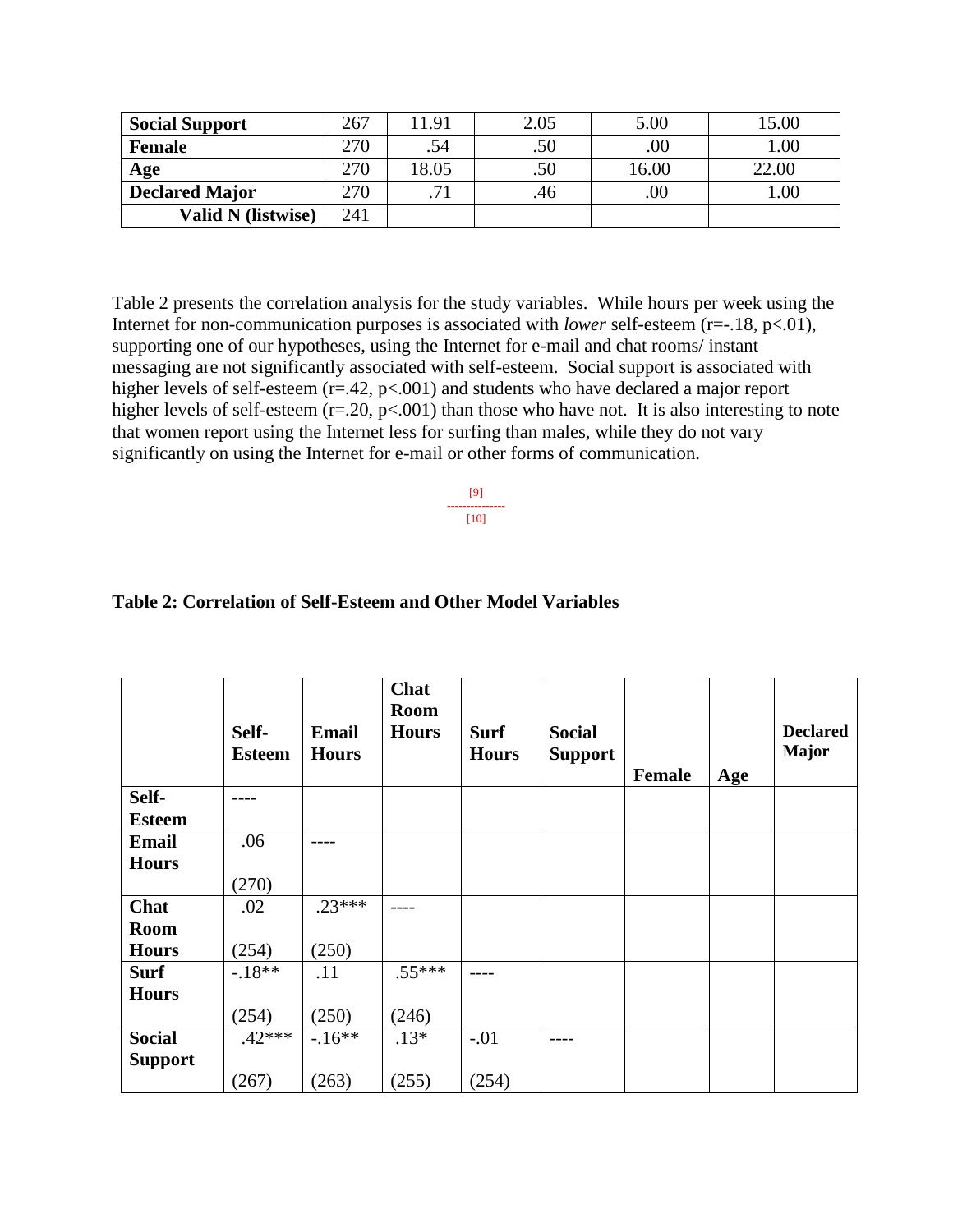| <b>Female</b>   | .08      | .06    | $-.06$ | $-16**$ | $.12*$  |        |       |  |
|-----------------|----------|--------|--------|---------|---------|--------|-------|--|
|                 |          |        |        |         |         |        |       |  |
|                 | (270)    | (262)  | (254)  | (254)   | (267)   |        |       |  |
| Age             | .01      | $-.07$ | .06    | .04     | .06     | .08    | ----  |  |
|                 |          |        |        |         |         |        |       |  |
|                 | (270)    | (263)  | (254)  | (254)   | (267)   | (270)  |       |  |
| <b>Declared</b> | $.20***$ | .06    | .08    | .05     | $.16**$ | $-.01$ | .01   |  |
| <b>Major</b>    |          |        |        |         |         |        |       |  |
|                 | (271)    | (262)  | (254)  | (254)   | (267)   | (270)  | (270) |  |

\* p.  $< .05$ , \*\* p.  $< .01$ , \*\*\* p.  $< .001$ 

Correlation analyses also show that social support is positively related to one form of Internet use, chat-rooms ( $r=13$ ,  $p<05$ ), but negatively correlated e-mail use ( $r=-16$ ,  $p<01$ ). Thus, using the Internet to communicate with other people via chat-rooms is associated with a stronger sense of social support. However, using it for e-mail is associated with a lower sense of social support.

> [10] ---------------  $[11]$

Regressing self-esteem on Internet use and other model variables supports the findings presented in the correlation analysis (see Table 3). The only background characteristic associated with self-esteem is choosing a major; students who have chosen a major report higher levels of selfesteem (B=  $.21$ , p<.01). Adding hours spent using the Internet for e-mail or other forms of online communication is not associated with self-esteem (see Models 2 and 3). However, using the Internet for surfing or non-communication continues to have a negative effect on self-esteem, even when controlling for background characteristics and other uses of the Internet (see Model 4)  $(B=-.30, p<-01)$ . About nine percent of the variance in self-esteem is explained by sociodemographic factors and Internet usage variables, more than half of which can be attributable to hours spent surfing the web. Results in Table 3 continue to support one of our hypotheses, that using the Internet for non-communicative reasons is associated with lower self-esteem.

#### **Table 3: Self-Esteem Regressed on Internet Use and Other Model Variables^**

|                    | <b>Model 1</b> | <b>Model 2</b> | <b>Model 3</b> | <b>Model 4</b> | <b>Model 5</b> |
|--------------------|----------------|----------------|----------------|----------------|----------------|
| <b>Email Hours</b> |                | .067           | .064           | .065           | .091           |
|                    |                |                |                |                |                |
|                    |                | .058)          | .060)          | .058)          | $.055^{\circ}$ |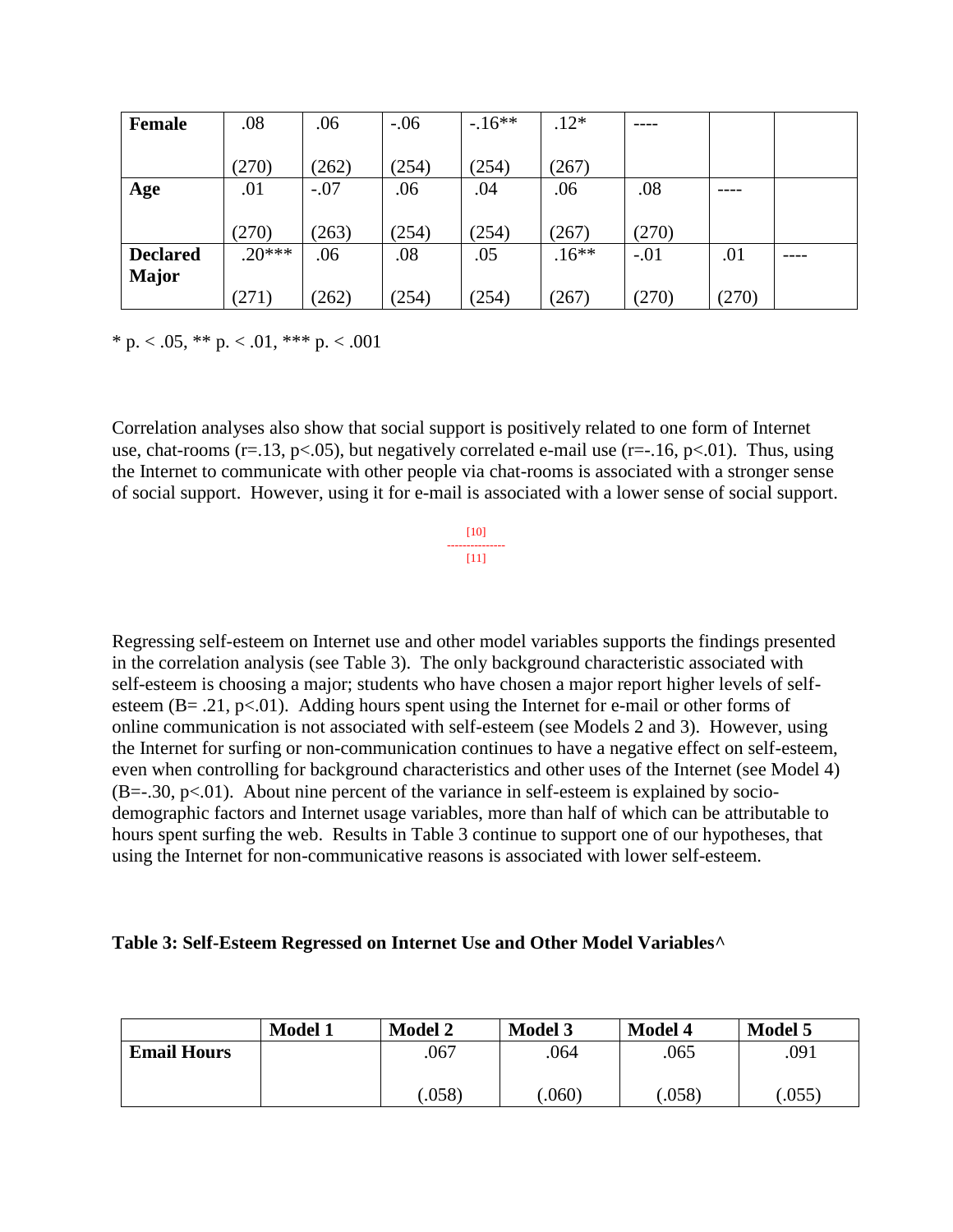| <b>Chat Room</b>      |          |          | .010     | $.165*$   | .090      |
|-----------------------|----------|----------|----------|-----------|-----------|
| <b>Hours</b>          |          |          |          |           |           |
|                       |          |          | (.019)   | (.022)    | (.021)    |
| <b>Surf Hours</b>     |          |          |          | $-.289**$ | $-.241**$ |
|                       |          |          |          |           |           |
|                       |          |          |          | (.026)    | (.025)    |
| <b>Social Support</b> |          |          |          |           | $.353**$  |
|                       |          |          |          |           |           |
|                       |          |          |          |           | (.165)    |
| $Sex (1 = female)$    | .079     | .069     | .070     | .025      | $-.002$   |
|                       |          |          |          |           |           |
|                       | (.702)   | (.710)   | (.715)   | (.707)    | (.663)    |
| Age                   | $-.028$  | $-.022$  | $-.023$  | $-.024$   | $-149$    |
|                       |          |          |          |           |           |
|                       | (.689)   | (.692)   | (.696)   | (.676)    | (.712)    |
|                       |          |          |          |           |           |
|                       |          |          |          |           |           |
| <b>Declared</b>       | $.213**$ | $.210**$ | $.209**$ | $.212**$  | $.149*$   |
| Major (1=yes)         |          |          |          |           |           |
|                       | (.766)   | (.766)   | (.770)   | (.749)    | (.712)    |
|                       |          |          |          |           |           |
| $\mathbf{R}^2$        | .040     | .041     | .037     | .089      | .204      |

Numbers in parentheses are standard errors.

 $\triangle$  OLS regression, standardized beta coefficients, N=240

 $*$  p<.05,  $*$  $*$ p $<$ .01

[11] ---------------  $[12]$ 

Two analyses will be done to test for the possible mediating effects of social support on the relationship between Internet use and self-esteem. First, Table 3 (see Model 5) shows a relatively strong effect of social support on self-esteem  $(B=.35, p<.01)$ . Further, including social support in the model results in a small reduction in the effect of Internet surfing on self-esteem (17% reduction in effect). It also mediates the effect of chat room usage on self-esteem, as the effect of chat room usage becomes non-significant when social support is included in the model.

Table 4 includes additional analysis to test for the mediating effects of social support on the relationship between Internet use and self-esteem. Regression analysis shows almost no effect of model variables on social support levels. Among Internet usage variables, chat-room hours are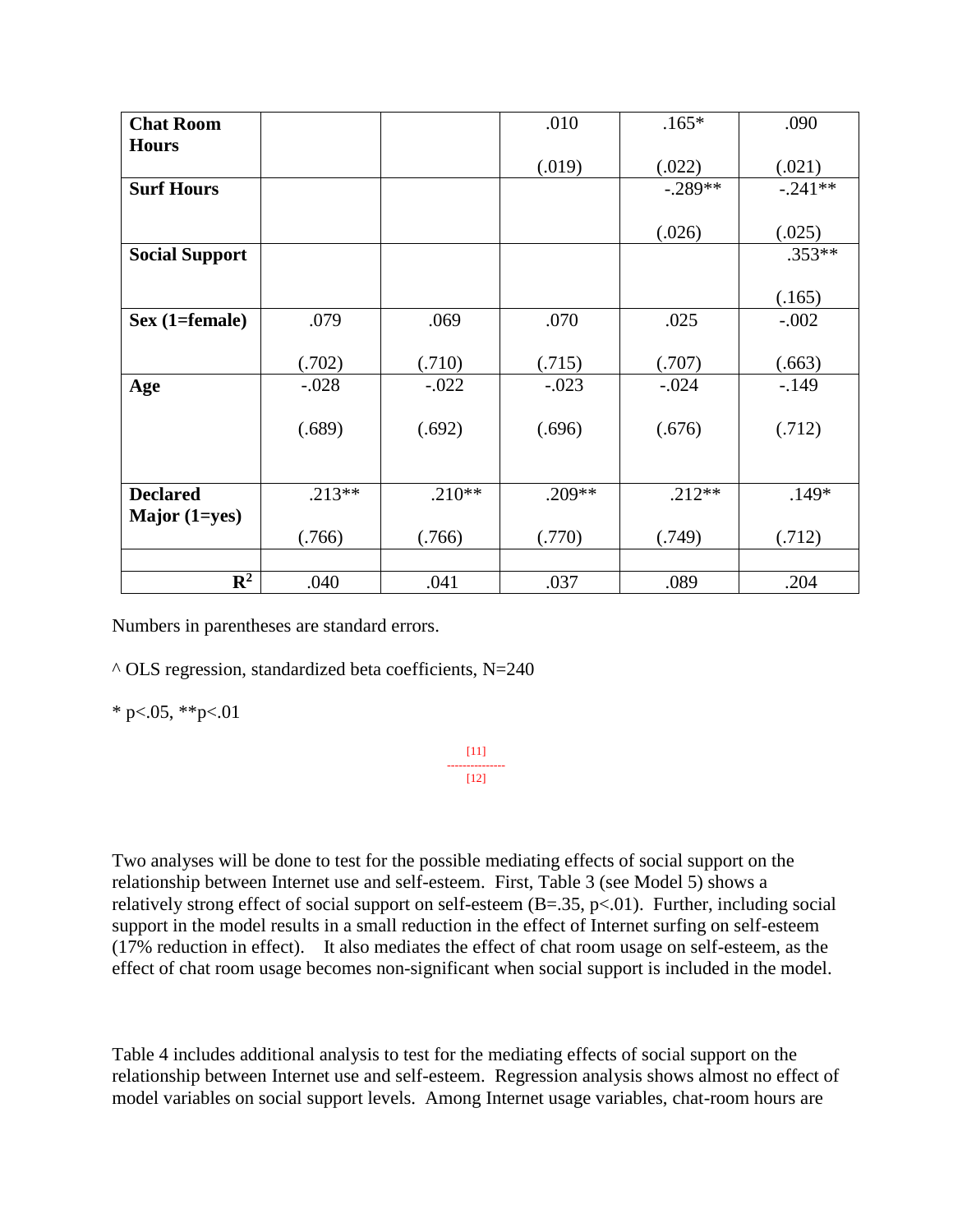associated with higher levels of social support, supporting our hypotheses regarding the positive effects of Internet use for communicative reasons  $(B=.15, p<.05)$  (Model 4). It also suggests that the effects of chat room hours are mediated through respondentsí perceptions of social support. However, the negative impacts of Internet usage for surfing and other reasons are minimal (B=-.13, p<.10), suggesting that that the mediating effects of social support are present but not very strong. It should also be noted that the negative relationship between e-mail use and social support in the correlation analysis (Table 2) disappears when background characteristics are controlled in the regression analyses, suggesting that e-mail use may have little or no relationship with either sense of social support or self-esteem.

| Table 4: Social Support Regressed on Internet Use and Other Model Variables <sup>^</sup> |  |  |
|------------------------------------------------------------------------------------------|--|--|
|                                                                                          |  |  |

|                    | <b>Model 1</b> | <b>Model 2</b> | <b>Model 3</b> | <b>Model 4</b> |
|--------------------|----------------|----------------|----------------|----------------|
| <b>Email Hours</b> |                | $-.035$        | $-.074$        | $-.074$        |
|                    |                |                |                |                |
|                    |                | (.021)         | (.022)         | (.022)         |
| <b>Chat Room</b>   |                |                | $.145**$       | $.214***$      |
| <b>Hours</b>       |                |                |                |                |
|                    |                |                | (.007)         | (.008)         |
| <b>Surf Hours</b>  |                |                |                | $-.128*$       |
|                    |                |                |                |                |
|                    |                |                |                | (.010)         |
| Sex (1=female)     | .079           | .084           | .097           | .077           |
|                    |                |                |                |                |
|                    | (.257)         | (.260)         | (.259)         | (.263)         |
| Age                | .055           | .051           | .039           | .039           |
|                    |                |                |                |                |
|                    | (.252)         | (.253)         | (.252)         | (.251)         |
| <b>Declared</b>    | $.185***$      | $.186***$      | $.177***$      | $.178**$       |
| Major $(1 = yes)$  |                |                |                |                |
|                    | (.280)         | (.281)         | (.279)         | (.278)         |
| $\mathbf{R}^2$     | .031           | .028           | .044           | .051           |

Numbers in parentheses are standard errors.

 $\textdegree$  OLS regression, standardized beta coefficients, N=240

 $*_{p<.10,*}$   $*_{p<.05,*}$   $*_{p<.01}$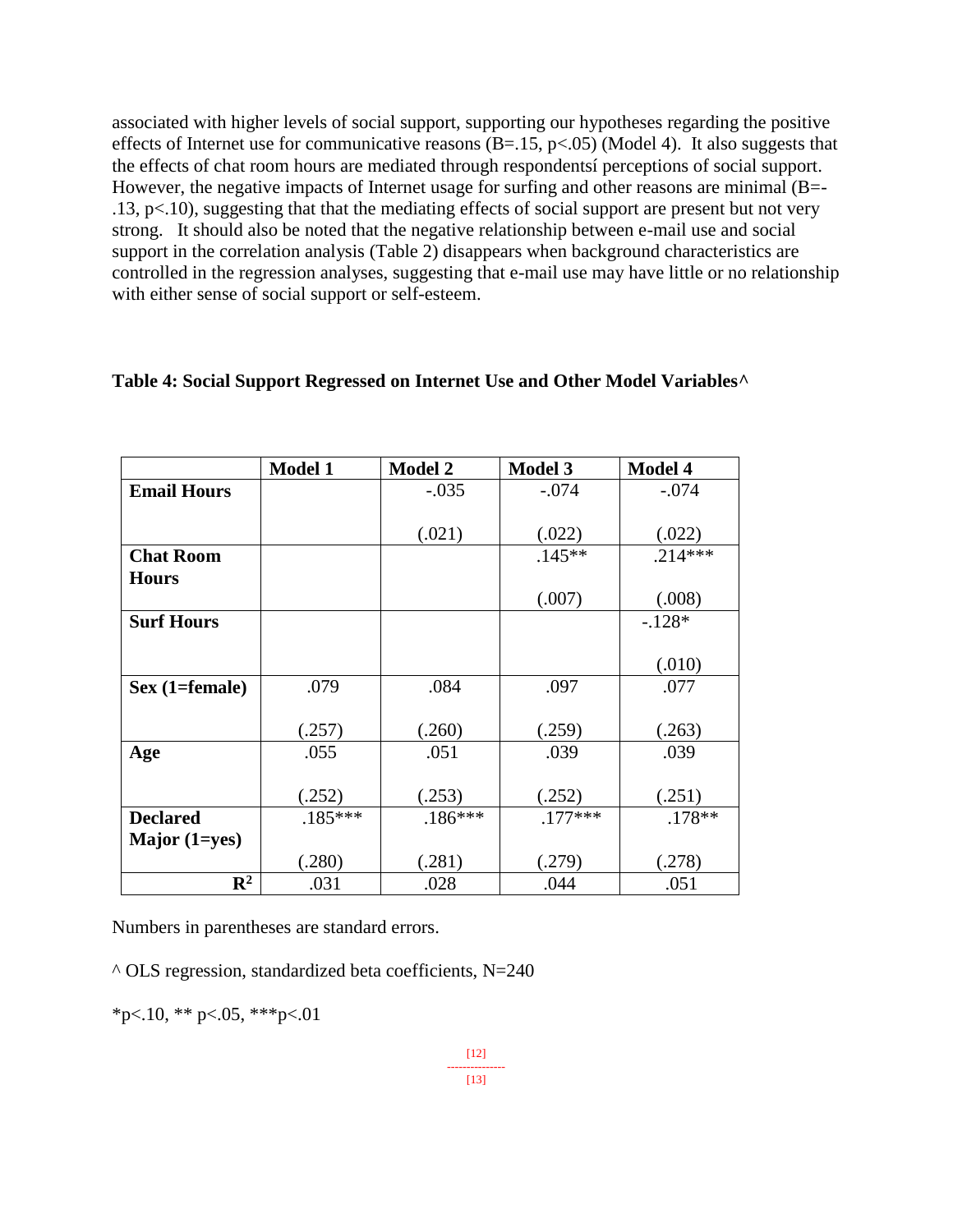#### **DISCUSSION**

The purpose of this study was to determine the effects of Internet usage on self-esteem and test for the mediating effects of social support on this relationship. We hypothesized that Internet use for communicative purposes would be positively related to self-esteem and its use for other reasons would have negative effects, largely as a result of the presence or absence of social support. Our findings support some of these hypotheses. First, self-esteem is negatively associated with time spent on the Internet for surfing or other non-communicative purposes. This makes sense: people with low self-esteem may be avoiding traditional social interaction or the lack of positive social interaction may reduce self-esteem. There is reason to believe the latter may be the case, since including social support into the model reduces some of the impact of Internet surfing on self-esteem. However, follow-up analysis shows only a small effect of Internet surfing on social support. This may be a reflection of our measure of social support. Perhaps a measure more focused on computer-mediated social support would help elaborate this relationship. Future research should try to determine the degree to which traditional support measures are useful in the Internet environment.

We also find that Internet communication may have different effects on self-esteem and support, depending on its format. While we find only a small effect of chat-room hours on self-esteem, its effects on social support are stronger. However, zero-order correlations show a *negative* relationship between e-mail use and social support. Regression analyses reveal that these effects are largely a result of background characteristics. At the least, it suggests that different forms of communication may have differing impacts on individual well-being.

These findings generally support recent literature linking Internet use and well-being more generally, and the concerns that some forms of Internet use may decrease social interaction designed to boost self worth (McKenna and Bargh 2000). Further, we find a positive effect of participating in chat-rooms and social support like Shaw and Grant (2002). These findings support the notion that the Internet may be a great source of positive interaction, particularly for people who lack mobility, or are socially or geographically isolated (Cummings et al., 2001; Cotten 2001).

We did not find strong effects of using the Internet for communicative purposes on self-esteem. But this finding may reflect the nature of the measures. While we established the quantity of communicative use, we did not establish the quality of that interaction. Perhaps some forms of communication are less powerful than others. For instance, we did find a small relationship between social support and the use of the Internet for chat rooms and other forms of communication, but this relationship was not found for e-mail. Perhaps the synchronous nature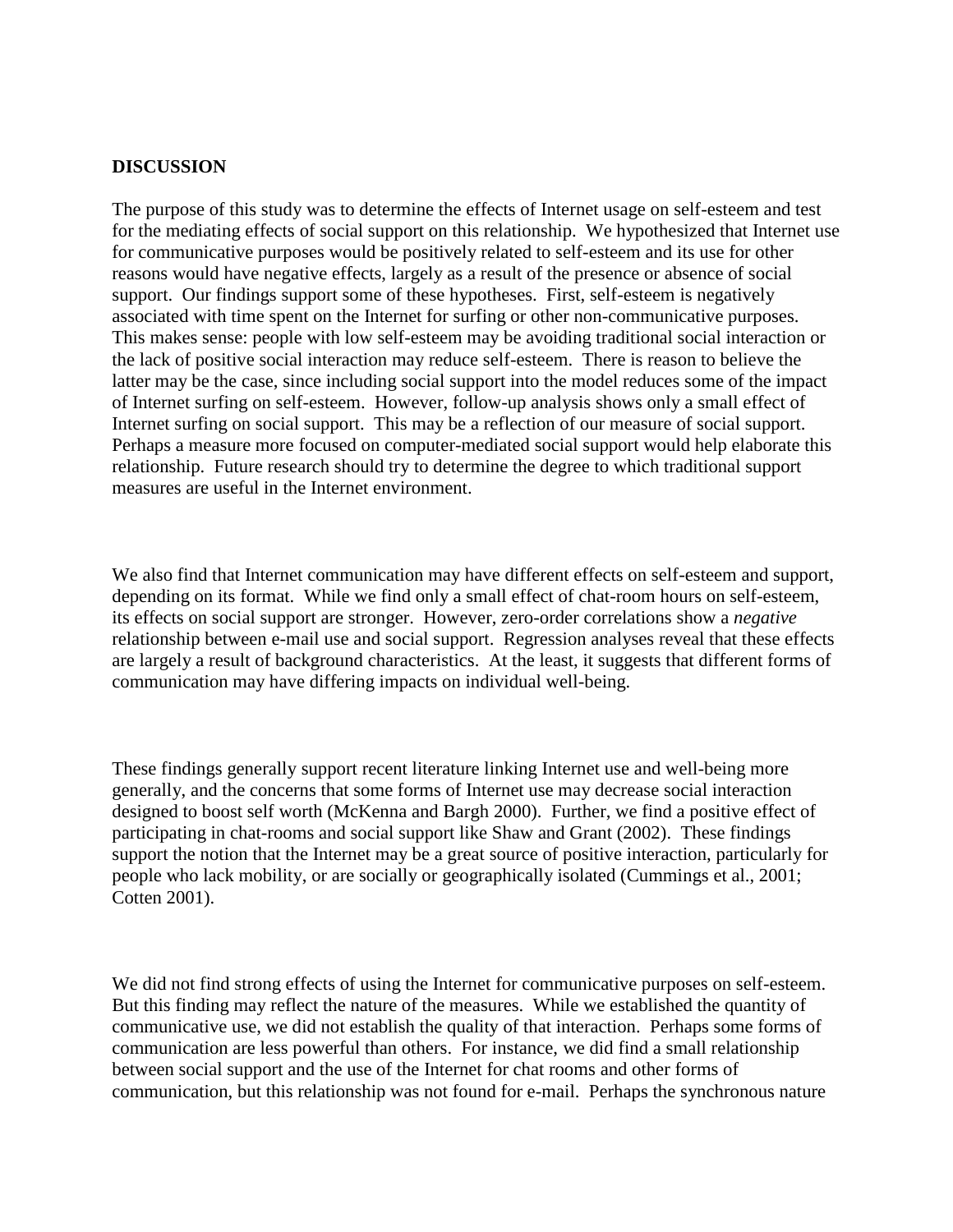of communication in chat rooms makes it more like traditional social interaction, making it more ìrealî to people, hence more useful for assessing our self-worth.

```
[13]
---------------
   [14]
```
While the results of this study provide new information regarding the interrelationships among Internet usage and the self-concept, it should be kept in mind that issues of causality cannot be determined due to the cross-sectional nature of the data. It is plausible to argue that people with higher levels of self-esteem will use the Internet for different reasons than those with low levels of self-esteem. For instance, future studies may show that use of the Internet for surfing reflects a form of escape for those who have low self-esteem, rather than reducing access to social support. The only true method of establishing this relationship is to conduct longitudinal research, to predict change in self-esteem over time.

Future studies are needed that elaborate upon these relationships with larger, more diverse samples of both students and non-students, and that follow respondents to discern how these relationships may change over time and to discover other social impacts of Internet usage. In addition, more research is needed to clarify specific aspects of Internet usage and how these may influence both social support and aspects of our self-concept. We hope that this study will provide a venue for establishing such projects in the future.

#### **REFERENCES**

Higher Education Research Institute. 2000. "The Nation's Female Freshmen Lack Computer Confidence, UCLA Study Reveals." Available at: [http://www.gseis.ucla.edu/~heri/norms\\_pr\\_00.html.](http://www.gseis.ucla.edu/~heri/norms_pr_00.html)

Higher Education Research Institute. 2000. The American Freshman: National Norms for 2000, Higher Education Research Institute, UCLA.

Armstrong, Lynette, James G. Phillips, and Lauren L. Saling. 2000. "Potential Determinants of Heavier Internet Usage." *International Journal of Human-Computer Studies*, 53(4): 537-550.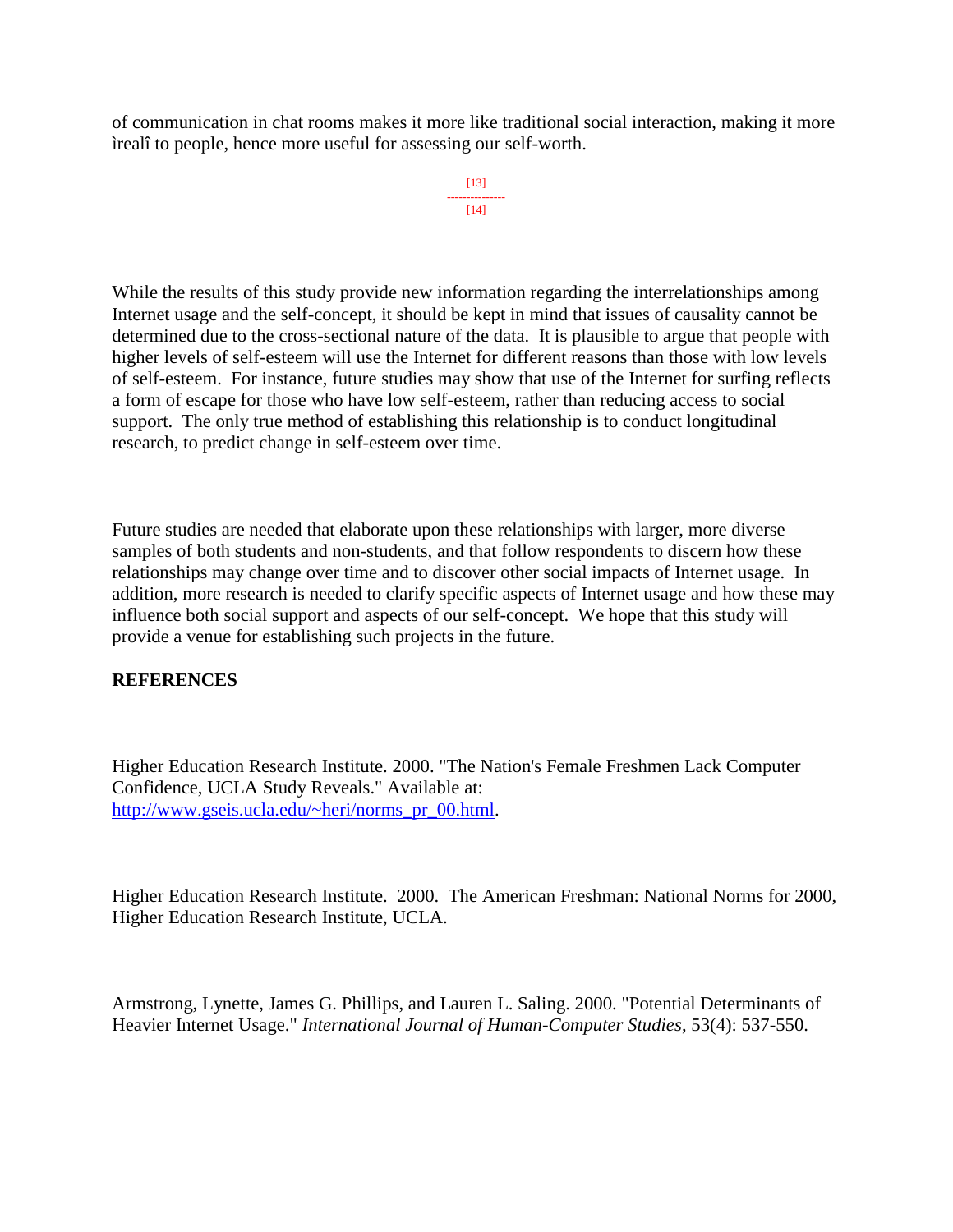Baron, Reuben M. and David A. Kenny. 1986. "The Moderator-Mediator Variable Distinctions in Social Psychological Research: Conceptual, Strategic, and Statistical Considerations." *Journal of Personality and Social Psychology,* 51(6): 1173-1182.

> [14] ---------------  $[15]$

Cotten, Shelia. 1999. "Marital Status and Mental Health Revisited: Examining the Importance of Risk Factors and Resources." *Family Relations*, 48:225-233.

Cotten, Shelia. 2001. "Implications of Internet Technology for Medical Sociology in the New Millennium." *Sociological Spectrum,* 21:319-340.

Cotten, Shelia, Beth Davison, and Heather Hax. 2002. "Internet Communication and Changes in Contact With Others." Paper presented at the *American Sociological Association* annual meetings, August 2002, Chicago, IL.

Cummings, J., Lee Sproull, Sara Kiesler. 2002. ìBeyond Hearing: Where Real World and Online Support Meet.î *Group Dynamics*, 6: 78-88*.*

Funk, Jeanne B. and Debra D. Buchman. 1996. "Playing Violent Video and Computer Games and Adolescent Self-Concept." *Journal of Communication*, 46(2): 19-32.

General Social Survey 2000. *Census Bureau.* Washington, D.C.

Gross, E., J. Juvonen, and S. Gable. 2001. *Internet Use and Well-Being in Adolescence*. Los Angeles: UCLA.

Hampton, Keith and Barry Wellman. 2001. "Long Distance Community in the Network Society." *American Behavioral Scientist,* 45:476-495.

Hertel, James B. 2002. "College Student Generational Status: Similarities, Differences, and Factors in College Adjustment." *Psychological Record*, 52(1): 3-19.

House, James S. 1989. *Americans' Changing Lives: Wave I*, *Computer File*, Ann Arbor, MI: Survey Research Center [producer]; Inter-University Consortium for Political and Social Research [distributor].

House, James S., Karl R. Landis, and Debra Umberson. 1988. "Social Relationships and Health.î *Science*, 241: 540-545.

Huurre, Taina Maarit, Erkki Juhani Komulainen, and Hillevi Marita Aro. 1999. ìSocial Support and Self-Esteem Among Adolescents with Visual Impairments." *Journal of Visual Impairment and Blindness*, 93(1): 26-37.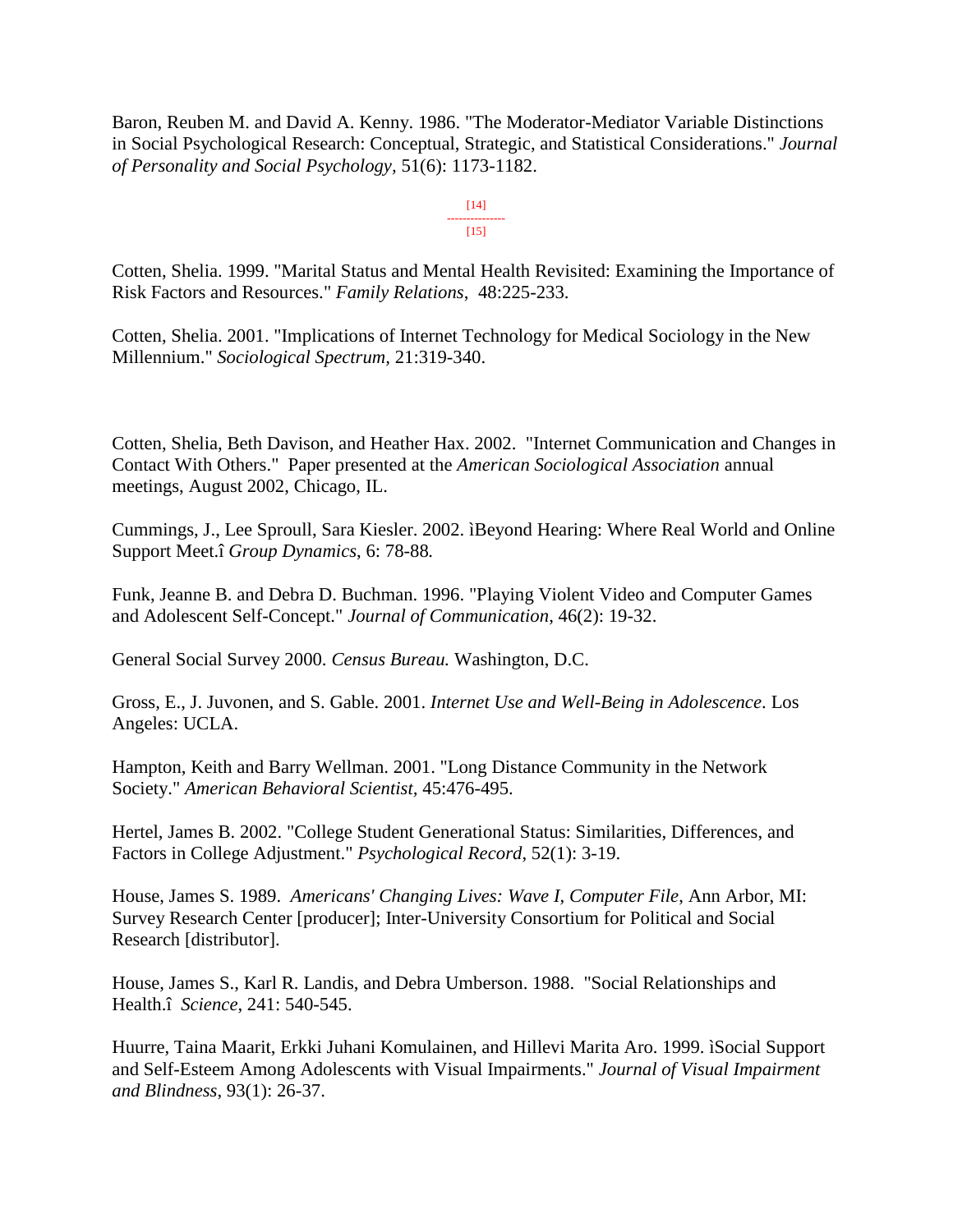[15] ---------------

[16]

Ickes, William. 1997. *Empathic Accuracy*. New York: The Guilford Press.

Katz, James E., Ronald E. Rice, and Philip Aspden. 2001. "The Internet, 1995-2000: Access, Civic Involvement, and Social Interaction." *American Behavioral Scientist,* 45:405-419.

Kraut, Robert, Sara Kiesler, Bonka Bonev, Jonathon Cummings, Vicki Helgeson, and Anne Crawford. 2002. "Internet Paradox Revisited." *Journal of Social Issues,* 58: 49-74.

Kraut, Robert, Michael Patterson, Vicki Lundmark, Sara Kiesler, Tridas Mukophadhyay, and William Scherlis. 1996 "Internet Paradox: A Social Technology that Reduces Social Involvement and Psychological Well-Being." *American Psychologist,* 53:1017-1031.

Kubey, RobertW., Michael Lavin, and John R. Barrows. 2001. "Internet Use and Collegiate Academic Performance Decrements: Early Findings." *Journal of Communication*, 51: 366-382.

Lackovic-Grgin, Katica, Maja Dekovic, Branko Milosavljevic, Izabela Cvek-Soric, and Goran Opacic. 1996. "Social Support and Self-Esteem in Unemployed University Students." *Adolescence*, 31(123): 701-707.

Lenhart, Amanda, Lee Rainie, and Oliver Lewis. 2001. *Teenage Life Online: The Rise of the Instant-Message Generation and the Internet's Impact on Friendships and Family Relationships*. Pew Research Center. Available at: [http://www.pewinternet.org/.](http://www.pewinternet.org/) Accessed November 20, 2001.

Lenhart, Amanda, Maya Simon, and Mike Graziano. 2001. *The Internet and Education: Findings from the Pew Internet and American Life Project*. Pew Research Center. Available at: [http://www.pewinternet.org/.](http://www.pewinternet.org/) Accessed November 20, 2001.

Makri-Botsari, Evi. 2001. "Types of Social Support and the Role of Unconditional Acceptance in the Development of a Positive Self-Esteem." *Psychology: The Journal of the Hellenic Psychological Society*, 8(4): 488-505.

Marklein, M. 1995. "At Colleges, E-mail is as Easy as ABC." *USA Today,* 5:1D.

McKenna, Katelyn Y.A. and John A. Bargh. 2000. "Plan 9 from Cyberspace: The Implications of the Internet for Personality and Social Psychology." *Personality and Social Psychology Review*, 4(1): 57-75.

> [16] ---------------  $[17]$

Morahan-Martin, J. and P. Schumacher. 2000. "Incidence and Correlates of Pathological Internet Use Among College Students." *Computers in Human Behavior,* 16:13-29.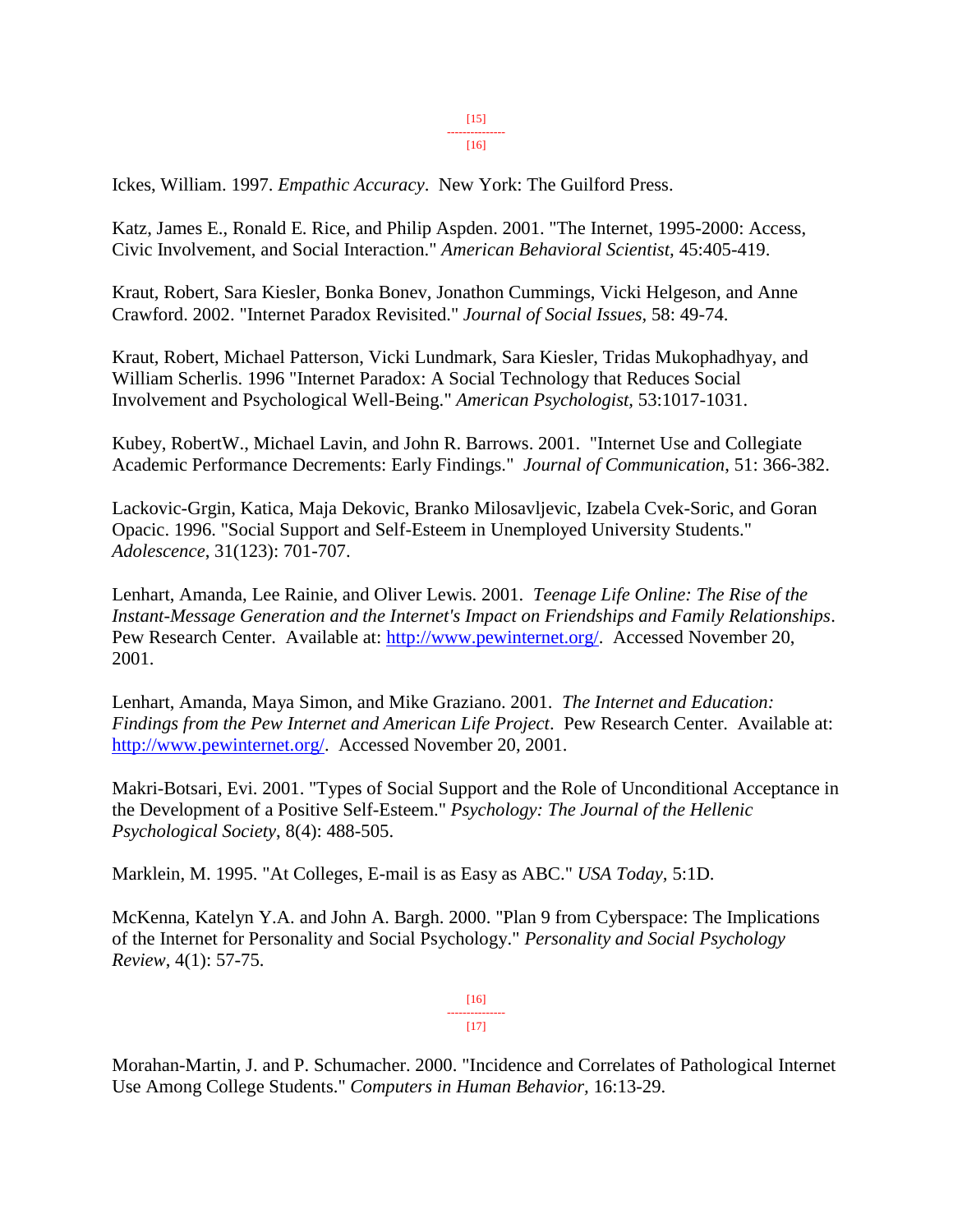Newcomb, Michael D. and Keunho Keefe. 1997. "Social Support, Self-Esteem, Social Conformity, and Gregariousness: Developmental Patterns Across 12 years." *Sourcebook of Social Support and Personality*: 303-333.

Olson, F. 2000. "Campus Newcomers Arrive with More Skill, Better Gear: A Look at Freshmen Computing Lifestyles at 5 Institutions." *Chronicle of Higher Education,* 47:A39-40.

Pearlin, Leonard I. 1989. "The Sociological Study of Stress." *Journal of Health and Social Behavior,* 30: 241-256.

Perry, T.T., L.A. Perry, and K. Hosack-Curlin. 1998. "Internet Use by University Students: An Interdisciplinary Study on Three Campuses." *Internet Research: Electronic Networking Applications and Policy,* 8:136-141.

Preece, Jenny. 2000. *Online Communities: Designing Usability*, *Supporting Sociability.* Chichester, UK: John Wiley and Sons.

Sanders, Christopher E., Tiffany M. Field, Miguel Diego, and Michelle Kaplan. 2000. "The Relationship of Internet Use to Depression and Social Isolation Among Adolescents." *Adolescence,* 35:237-239.

Sax, Linda J., Shannon K. Gilmartin, Jennifer R. Keup, Frank A. DiCristi, and Alyssa N. Bryant. 2000. "Designing an Assessment of the First College Year: Results from the 1999-2000 YFCY Pilot Study." *Los Angeles: Higher Education Research Institute, UCLA 2000.* Available at: <http://www.gseis.ucla.edu/heri/heri.html>

. Accessed: April 16, 2001.

Shaw, L. H. and L.M. Gant. 2002. "In Defense of the Internet: The Relationship Between Internet Communication and Depression, Loneliness, Self-Esteem, and Perceived Social Support." *CyberPsychology*, 5(2):157-171.

Sproull, Lee S. and Sara Keisler. 1986. "Reducing Social Context Cues: Electronic Mail in Organizational Communication." *Management Science,* 32:1492-1512.

Turner, R. Jay and Patricia Roszell. 1994. "Psychosocial Resources and the Stress Process." In: Avison W, Gotlib I, eds. *Stress and Mental Health: Contemporary Issues and Prospects for the Future.* New York: Plenum Press.

Ward, D.L. 2001. *The Relationship Between Psychosocial Adjustment, Identity Formation, and Problematic Internet Use.* Dissertation Abstracts International: Section B: The Sciences and Engineering 2001; 61:3906.

Wellman, Barry, Anabel Q. Haase, James Witte, and Keith Hampton. 2001. "Does the Internet Increase, Decrease, or Supplement Social Capital?" *American Behavioral Scientist,* 45:436-455.